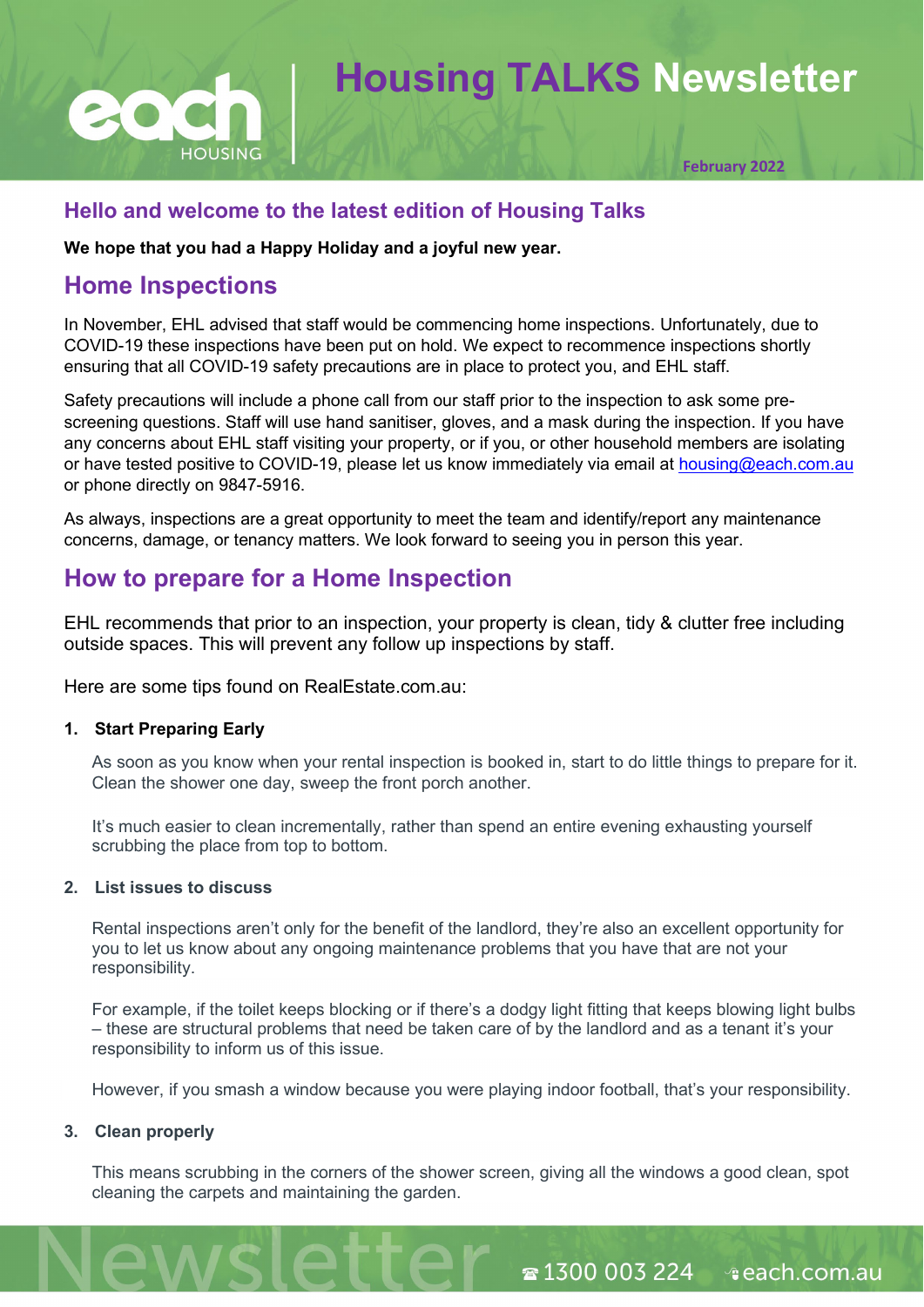

# **Housing TALKS Newsletter**

# How to prepare for a Home Inspection – continued.

#### **4. Do any necessary minor repairs**

This one's about things like dings in walls, carpet stains or blown lightbulbs.

There seems to be a bit of a grey area with whose responsibility it is to fix things in the home, but a good rule of thumb is that if it's your 'fault' you need to fix it.

It's not the landlord's problem that you slammed your couch into the wall and it's also not their problem that you spilled a glass of red wine on the carpet. If there's a problem with the structure of the building, like plumbing or electrics, the landlord needs to take care of that.

#### **5. If there's a garden, look after it**

Please make sure you keep everything watered, fed, happy and trimmed so it looks good for the rental inspection.

#### **6. Don't freak out**

Rental inspections are not designed for the landlord or real estate agent to berate you and kick you out of their house.

Most rental inspections last about 10 -20 minutes and consist of the agent doing a quick turn around the property to check for any major damage or potential problems.

It's honestly not a big deal and not worth getting stressed over. Clean your place up, make sure we can get inside the property and just chill out.

## **Partners In Wellbeing**

**Free support and advice to improve your wellbeing during COVID** and beyond is available through the Partners in wellbeing Program.

Call to chat with the team and learn more

The team is available 9am-10pm weekdays and 9am-5pm weekends.

They can also assist with access and navigation to Pop-up mental health and wellbeing services, please contact for more information.

Call 1300 375 330

## **Happy Lunar New Year**

Happy Lunar New Year to all who are celebrating the Chinese New Year.

We wish you a healthy, happy, prosperous, and safe Year of the Tiger!

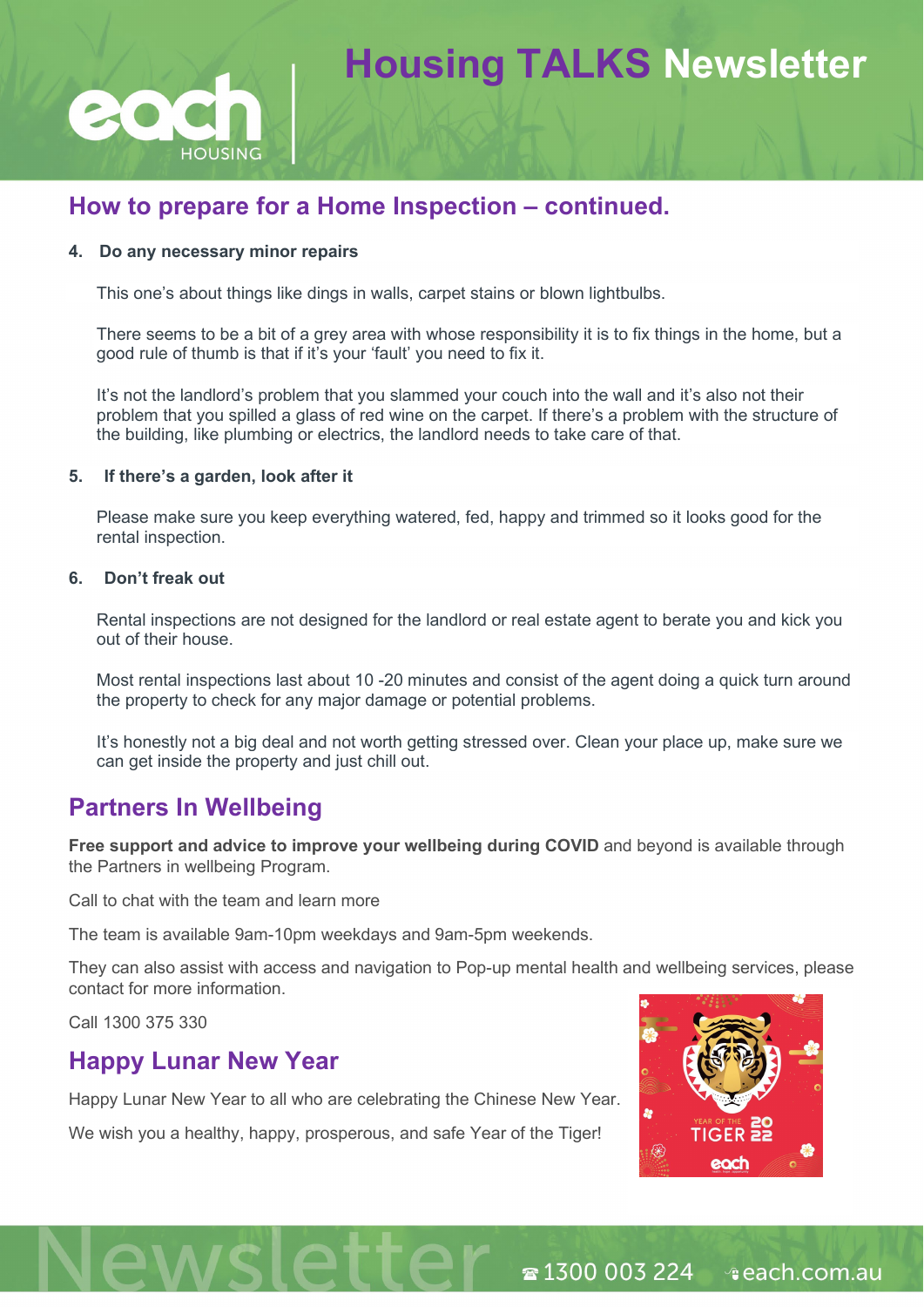# **Housing TALKS Newsletter HOUSING**

# **The EACH Housing team**

EHL would like to welcome Jessica Rodriguez and Gary Tang to the the team. Both Jessica and Gary commenced in January 2022. Jessica is the Lead, Housing Coordinator and Gary is a Leasing Consultant.



If you have any questions or concerns about your property, rental payments, inspections, maintenance or would like to be connected into a service or support, please call your Housing Coordinator on 9847-5916 or email [housing@each.com.au](mailto:housing@each.com.au)

# **Be part of our renter newsletter**

We would love you to contribute to our newsletter – perhaps you do photography, art or would like to write a story or poem. If you would like to contribute in some way, please let us know by email [housing@each.com.au](mailto:housing@each.com.au) or phone 9847-5916.